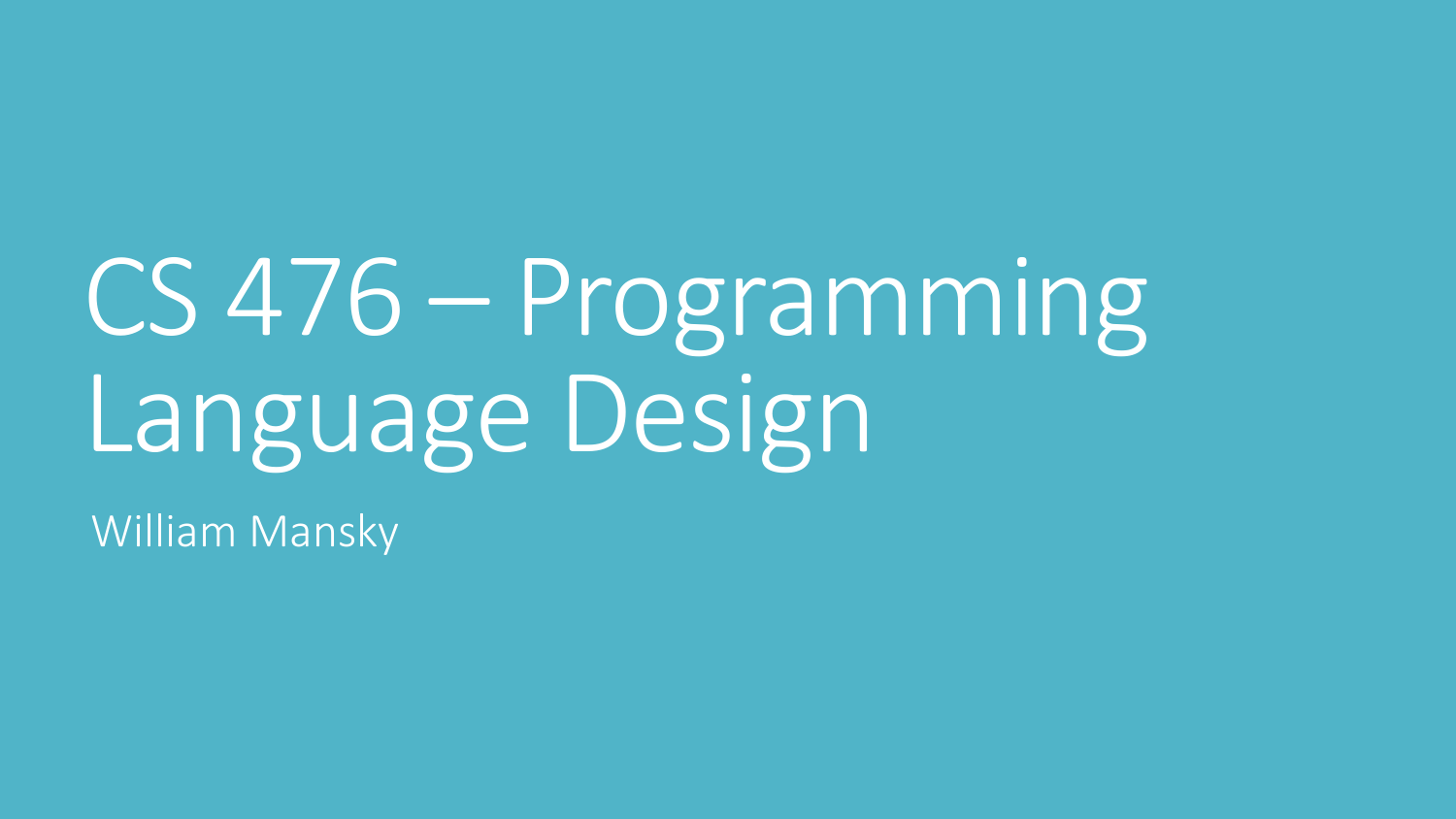#### Turing-Completeness

- Lambda calculus is Turing-complete
- C and OCaml can express all the same computations
- And so can a lot of other things:



#### **Abstract**

This paper describes a reduction from the halting problem of Turing machines to subtype checking in Java. It follows that subtype checking in Java is undecidable, which answers a question posed by Kennedy and Pierce in 2007. It also follows that Java's type checker can recognize any recursive language, which improves a result of Gil and Levy from 2016. The latter point is illustrated by a parser generator for fluent interfaces.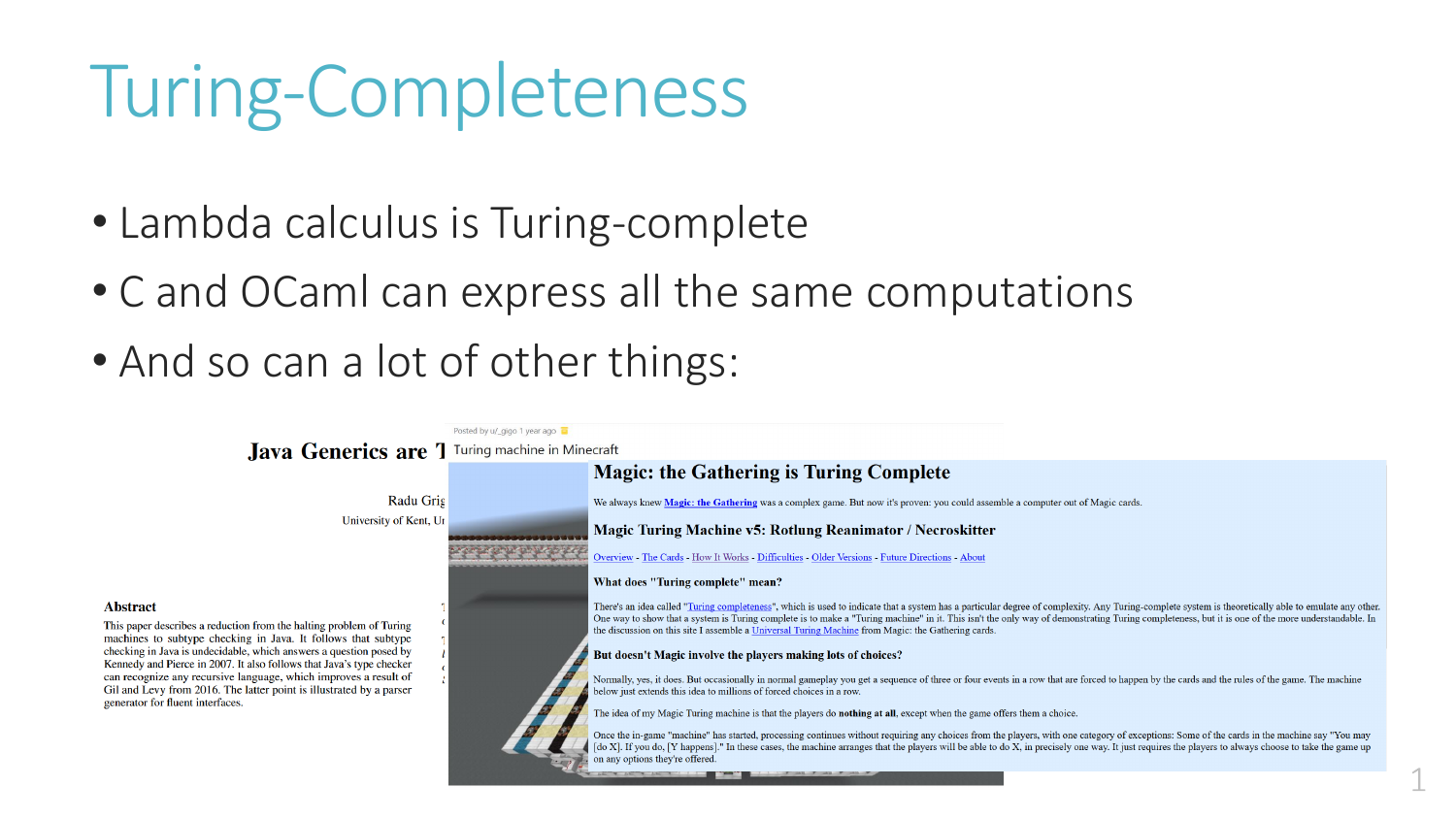#### Turing-Completeness: Representation

- Functional, imperative, etc. languages can all simulate each other
- We can define any language in OCaml (syntax, type system, semantics, interpreter)
	- ― Or in C, or in Java, or…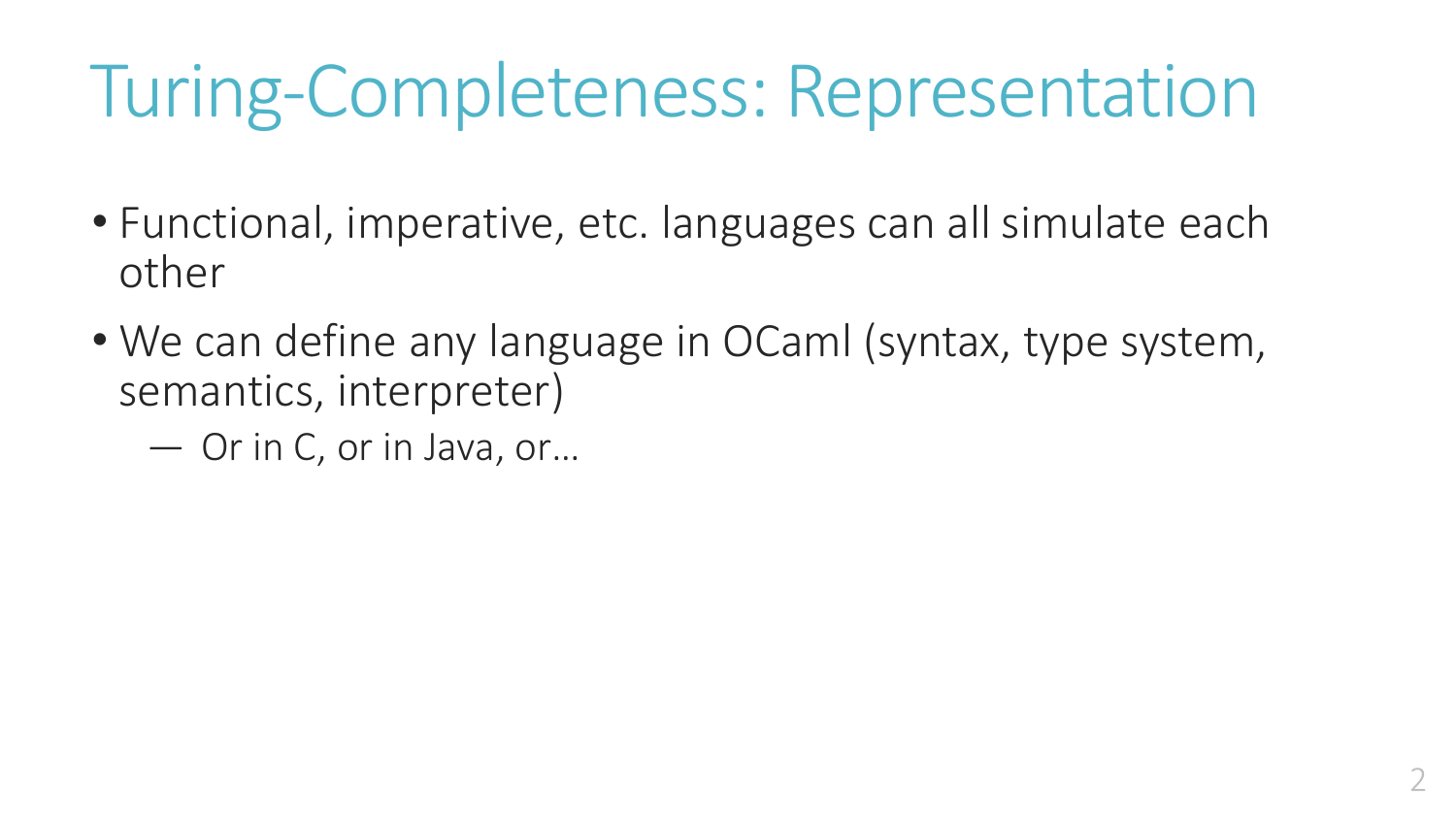# Choosing a Language

- We don't have to choose a language based on what's *possible* to compute
- Reasons for choosing a language:
	- ― Familiarity
	- ― Existing/legacy code
	- ― Library support
	- ― Tool support
	- ― Match between syntax/paradigm and thing we're trying to describe
	- ― Level of abstraction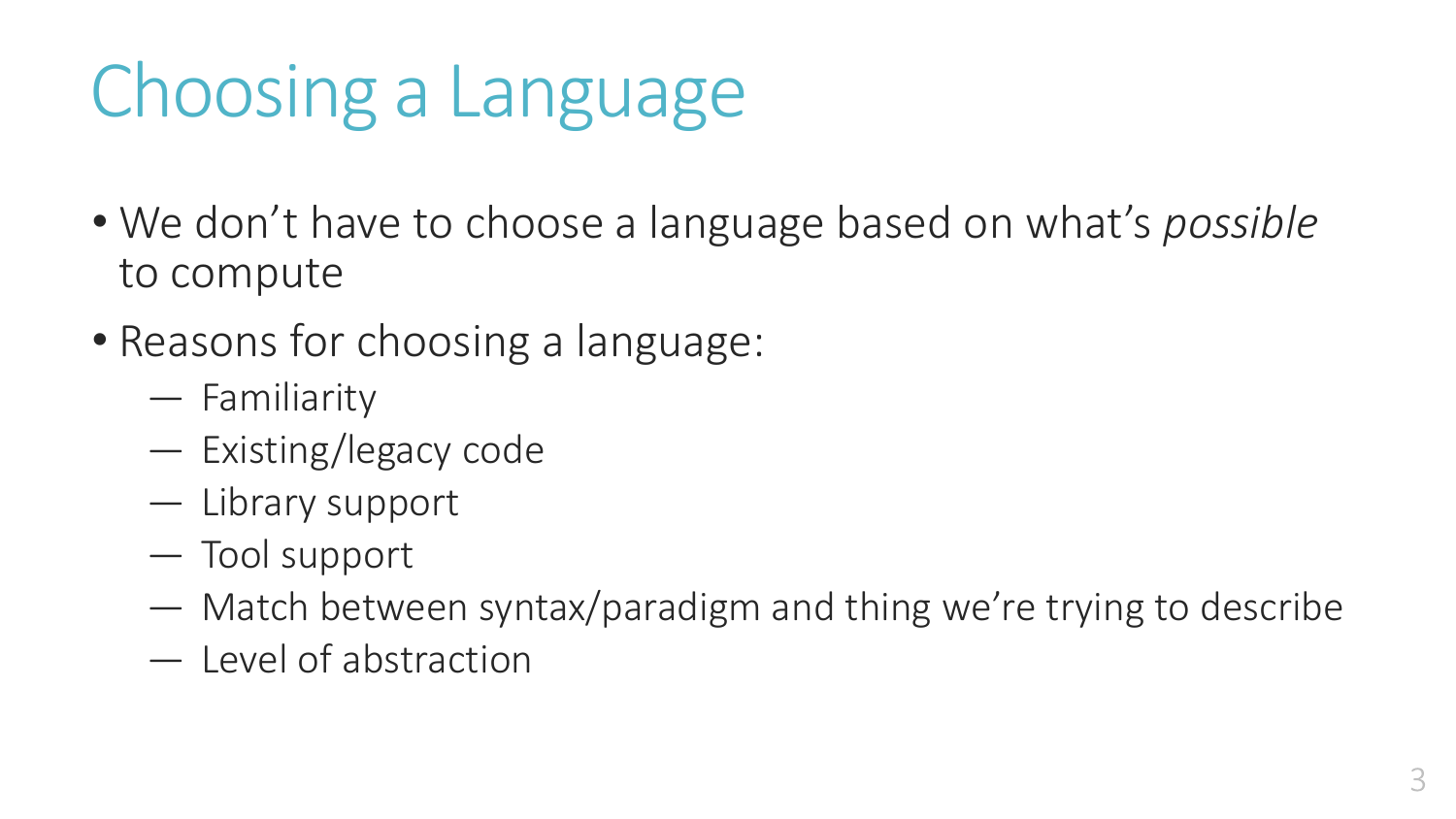#### Turing-Incomplete Languages

- We don't have to choose language based on what's *possible* to compute
- And our languages don't have to be able to compute everything!
- There are some useful Turing-incomplete *domain-specific* languages (DSLs):
	- ― Regular expressions
	- ― HTML
	- ― Some versions of SQL
	- ― Interactive theorem provers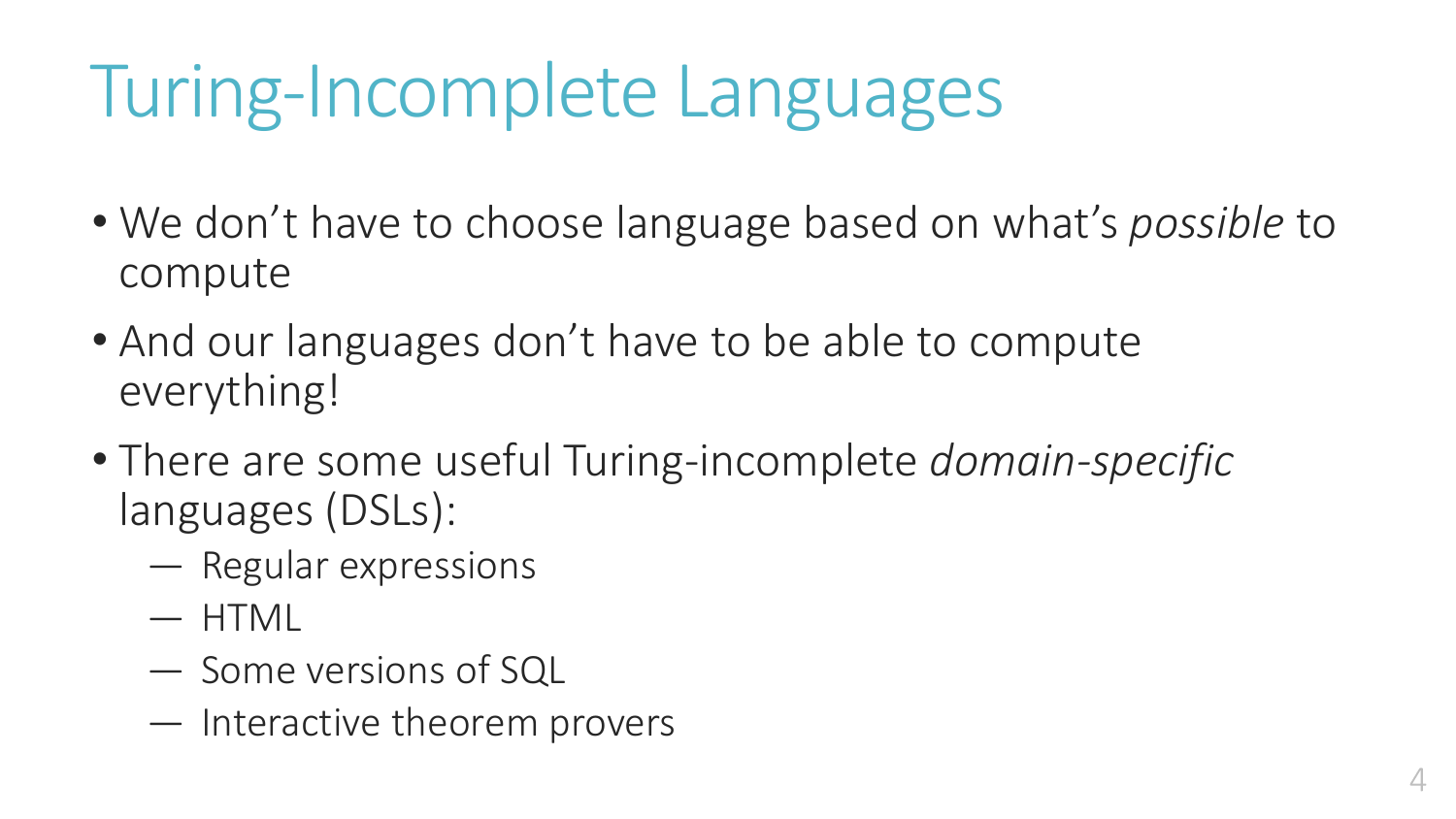### Combining Language Features

- Lambda-expressions in Java, Python, …
- $f =$ lambda x : x + 1
- (\* f evaluates to a closure \*) print f(5)
- References in OCaml

Already exist, but require major changes to the semantics!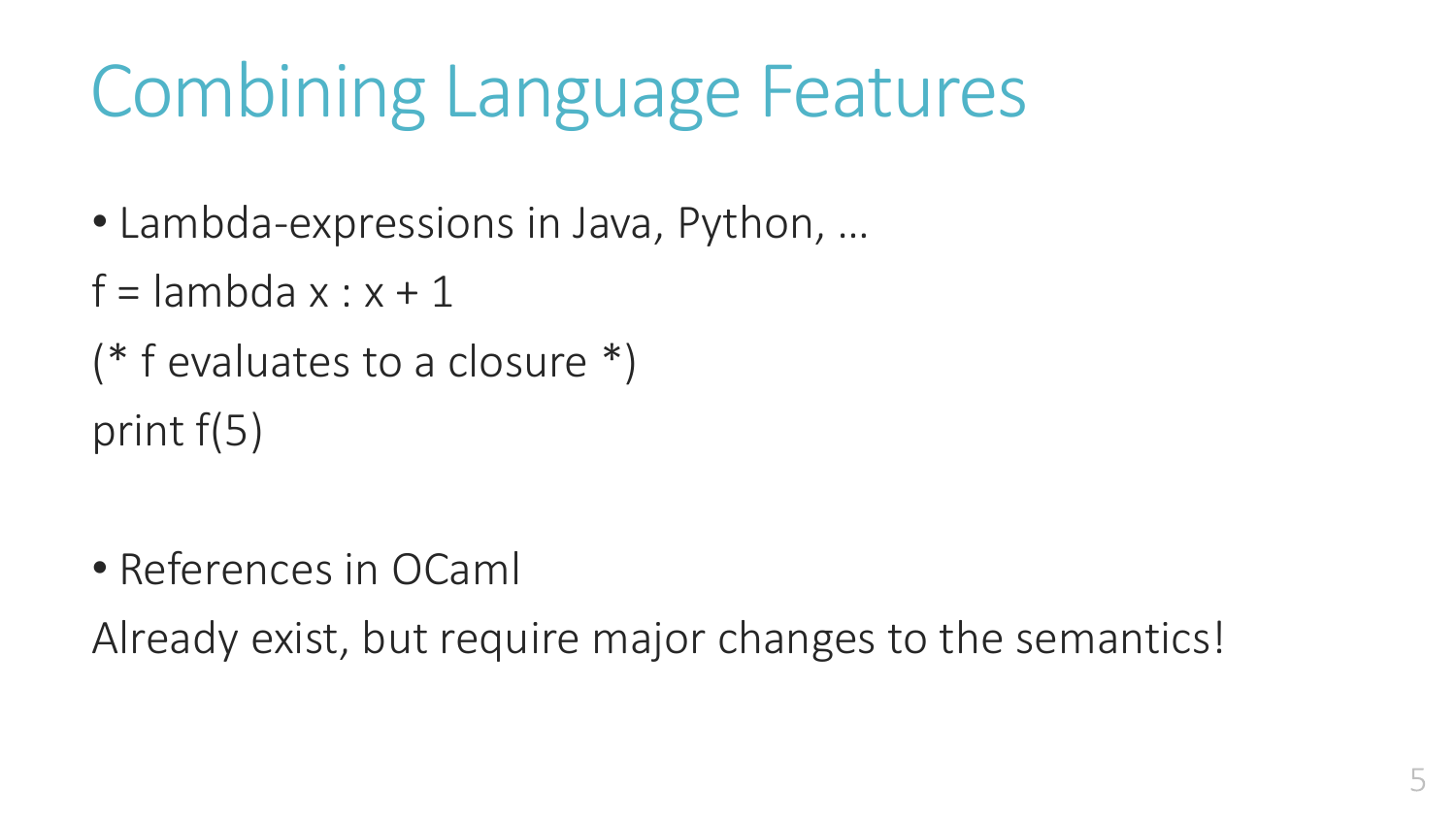#### Combining Language Features

- Object orientation + universal polymorphism, as in F#
- There are now two "top" types: Object and 'a
	- ― F# generic functions are defined with universal types
	- ― Other .NET methods (ToString, etc.) are defined on Object
	- ― Type inference may infer Object or 'a as the type of an argument depending on how it's used, unpredictably
	- ― *Reflection* makes this even worse: "generic" functions can case on the type of the input, turning polymorphism *ad-hoc*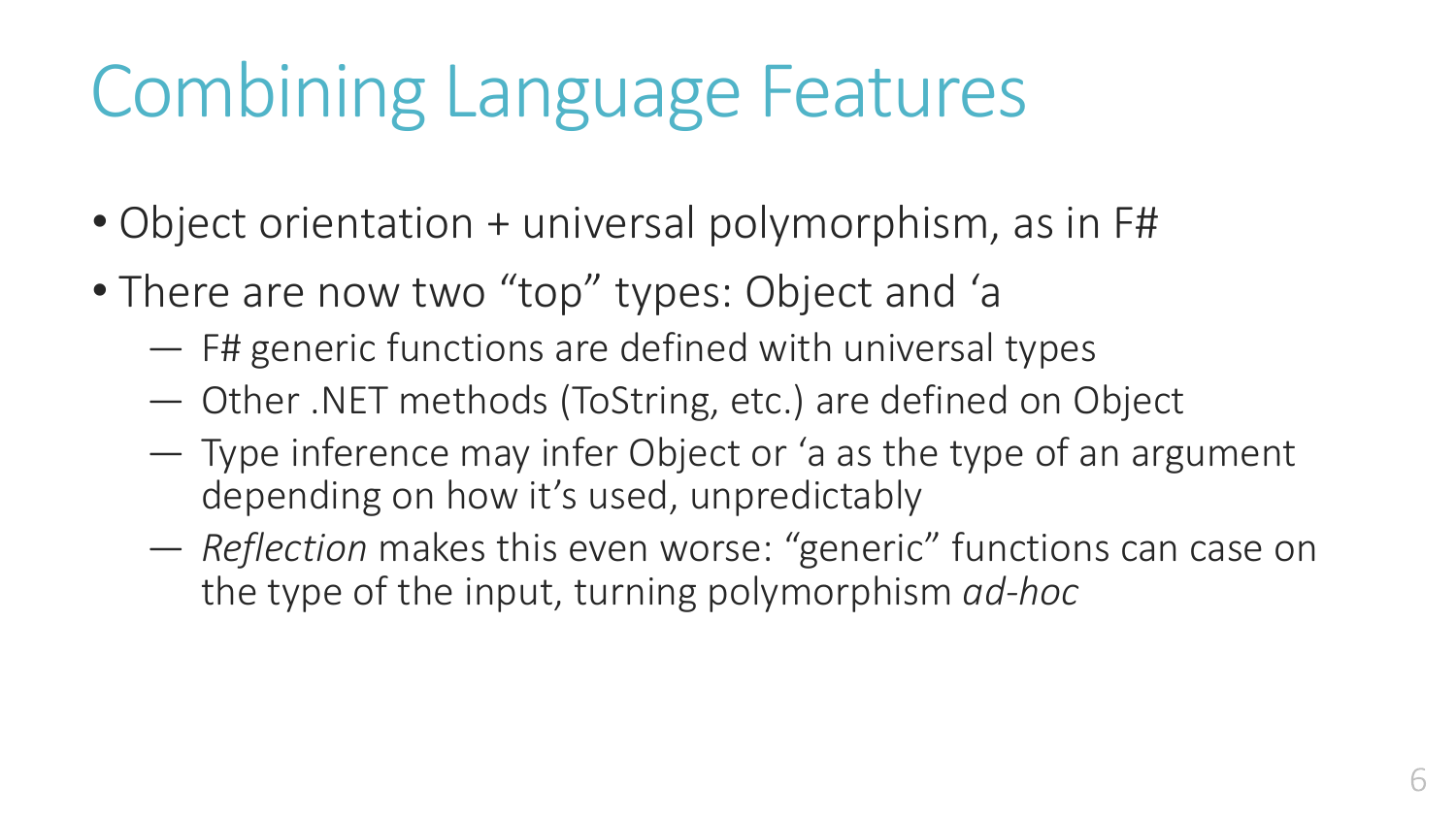#### Combining Language Features

- Pattern matching in imperative languages
	- ― Usually not done, because they don't have inductive datatypes
- Pattern matching in Rust:

} }

enum Option< $T$ > { match x {

 $Some(T),$  None => None, None,  $Some(i) \Rightarrow Some(i+1)$ ,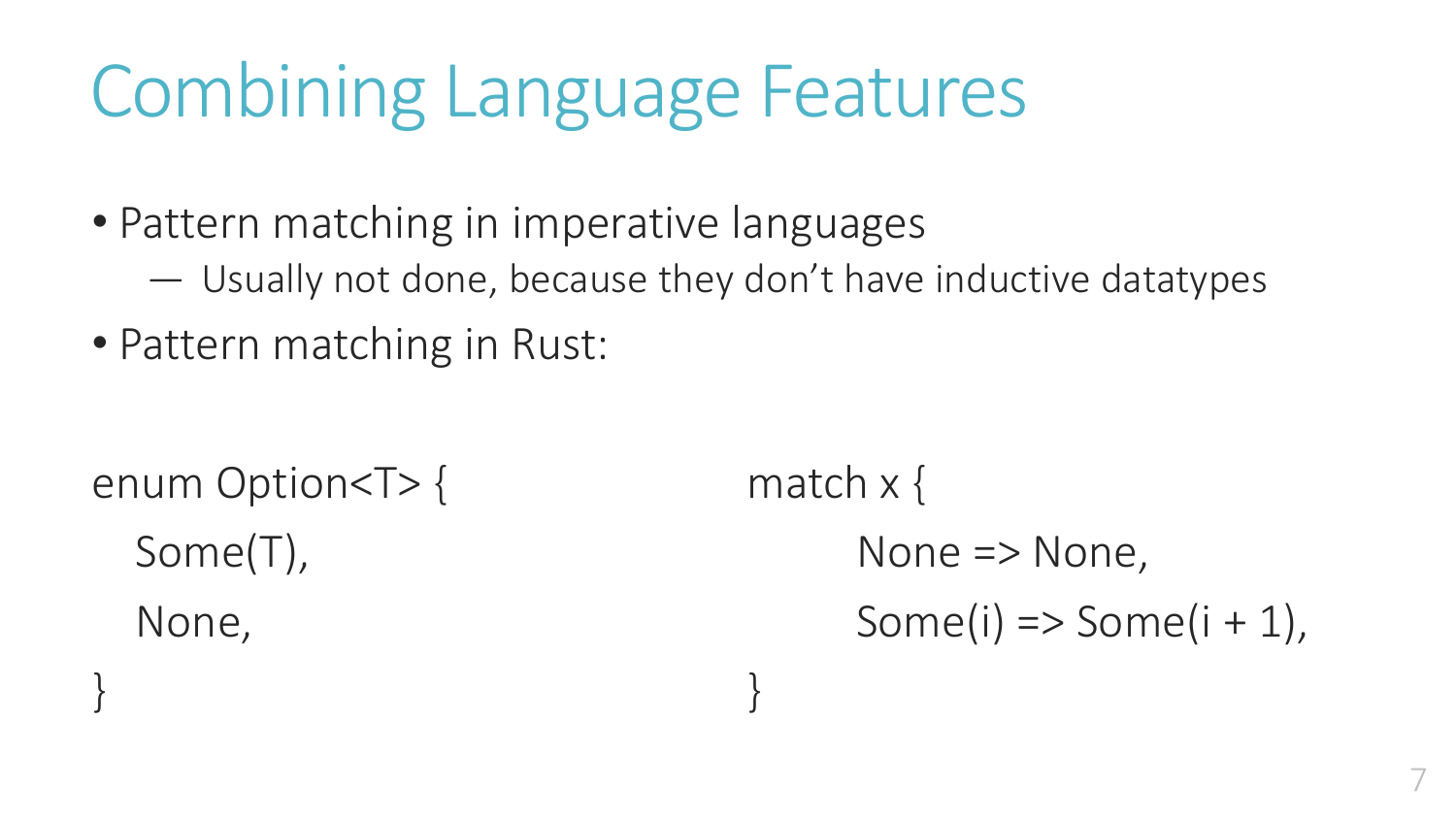# Making a New Language

- Why make a new language?
	- ― To change the syntax
	- ― To make a design decision in the other direction
	- ― To make a common pattern easier to write
	- ― To combine features that can't easily be added on to an existing language
	- ― To make a language that *can't* express certain bad programs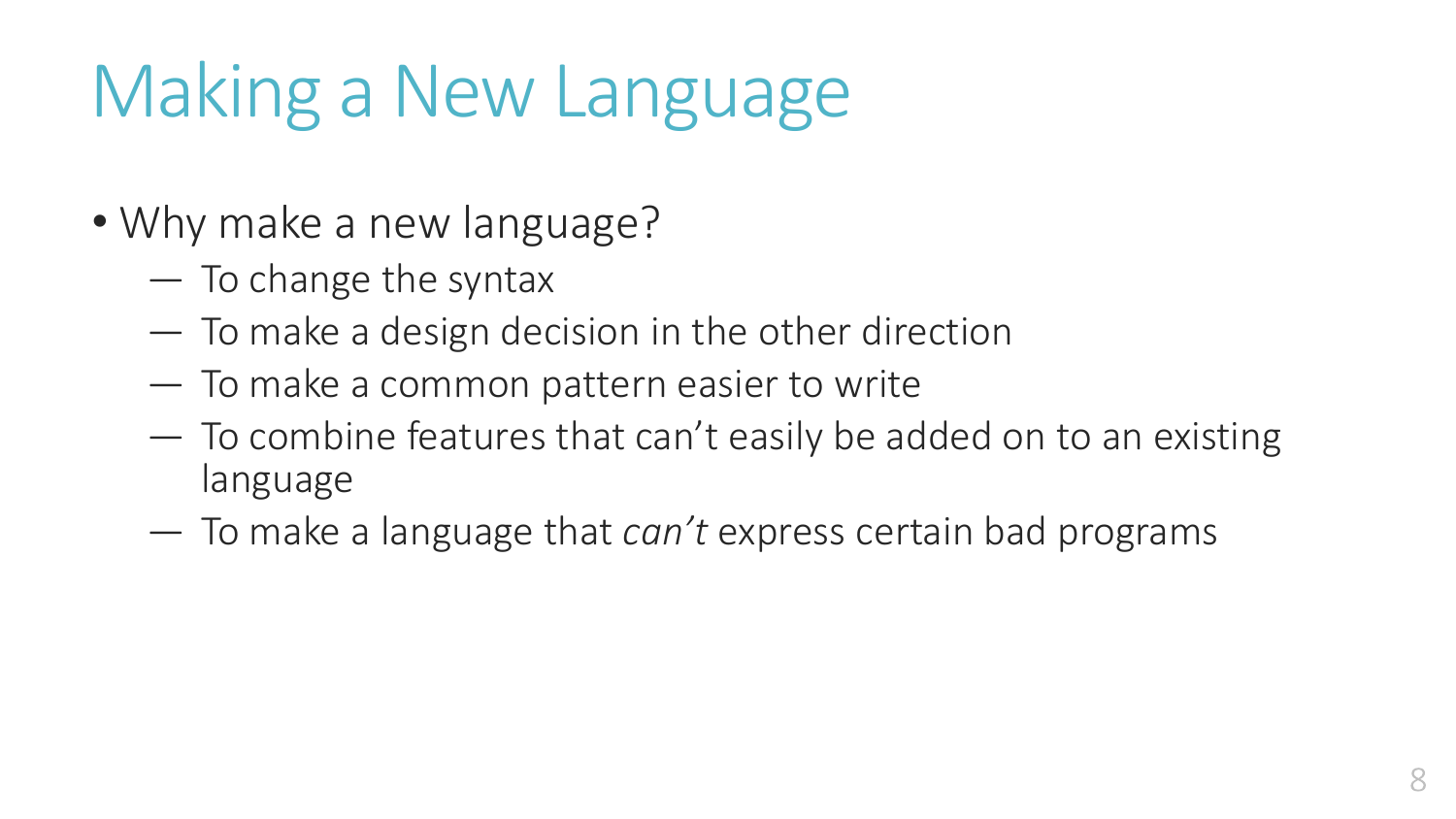# Making a New Language: Swift

- Goal: a cleaner replacement for Apple's Objective-C
- Object-oriented, with Java-like syntax
- Can add an interface implementation to an existing class
- Functions (closures) as values
- Option type for possibly-null values
- Type inference
- Has libraries for iOS programming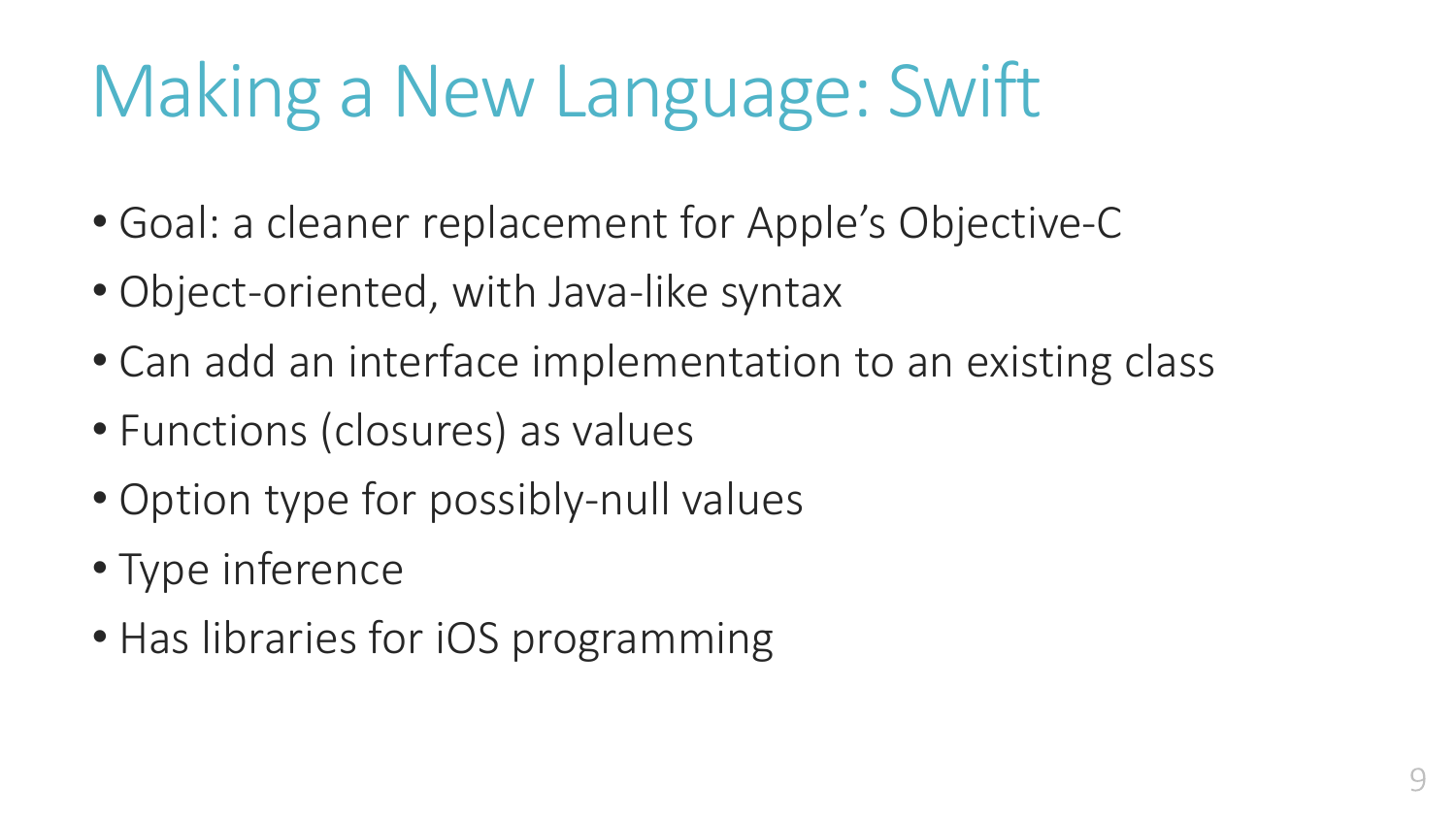# Making a New Language: Kotlin

- Goal: a faster, more concise replacement for Java
- Object-oriented, with Java-like syntax
- Both member methods and top-level functions
- Can extend classes with new methods
- Functions (closures) as values, including higher-order functions
- Type inference
- Can deconstruct an object into the tuple of its fields
- Has libraries for Android programming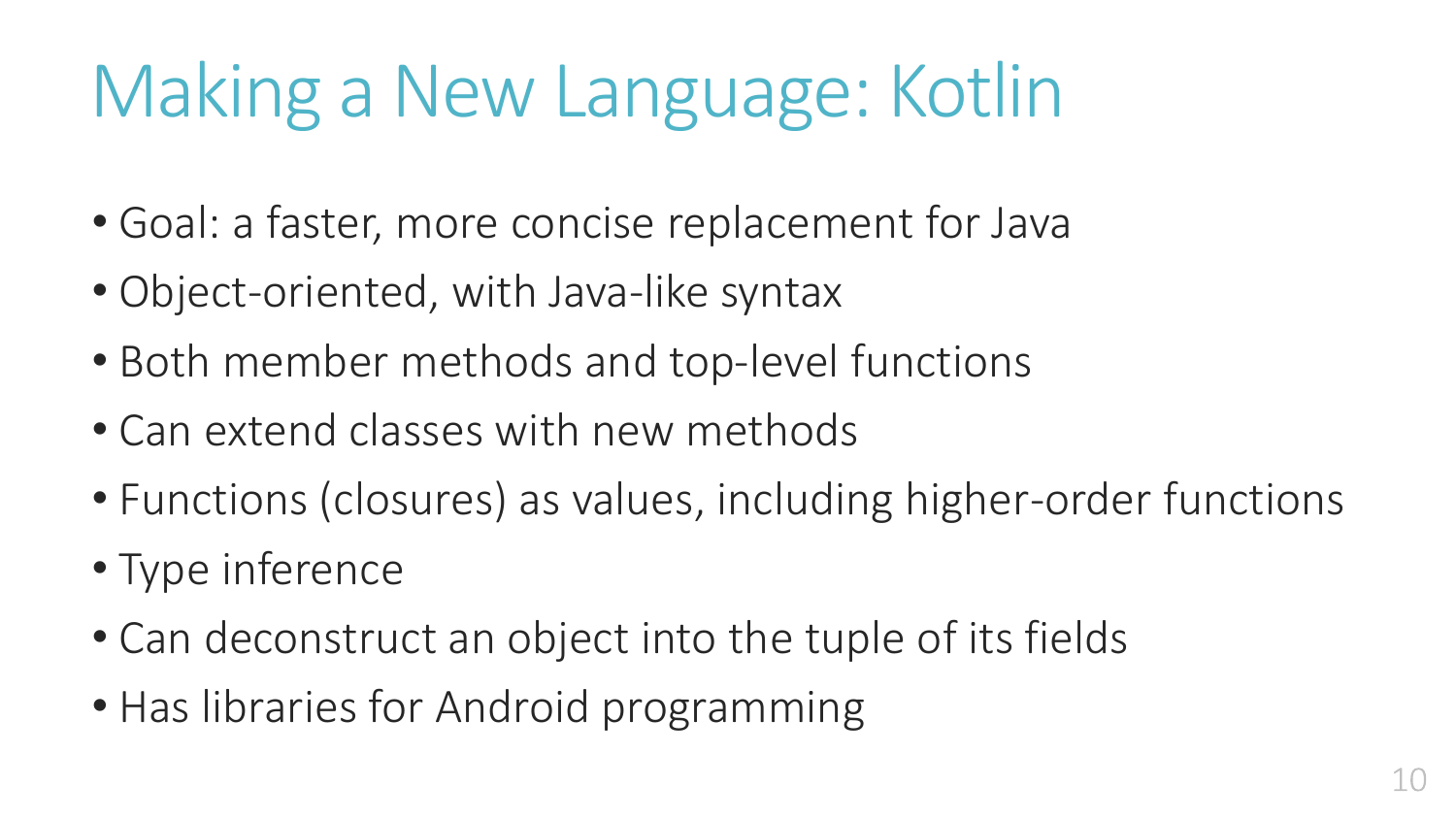#### Making a New Language: Rust

- Goal: a safer replacement for C
- C-like syntax, but actually more like a functional language
- Inductive data types and pattern matching
- Type inference
- Type classes for ad-hoc polymorphism
- "Borrowing" type system for safe concurrency
- Used by Mozilla to implement Firefox